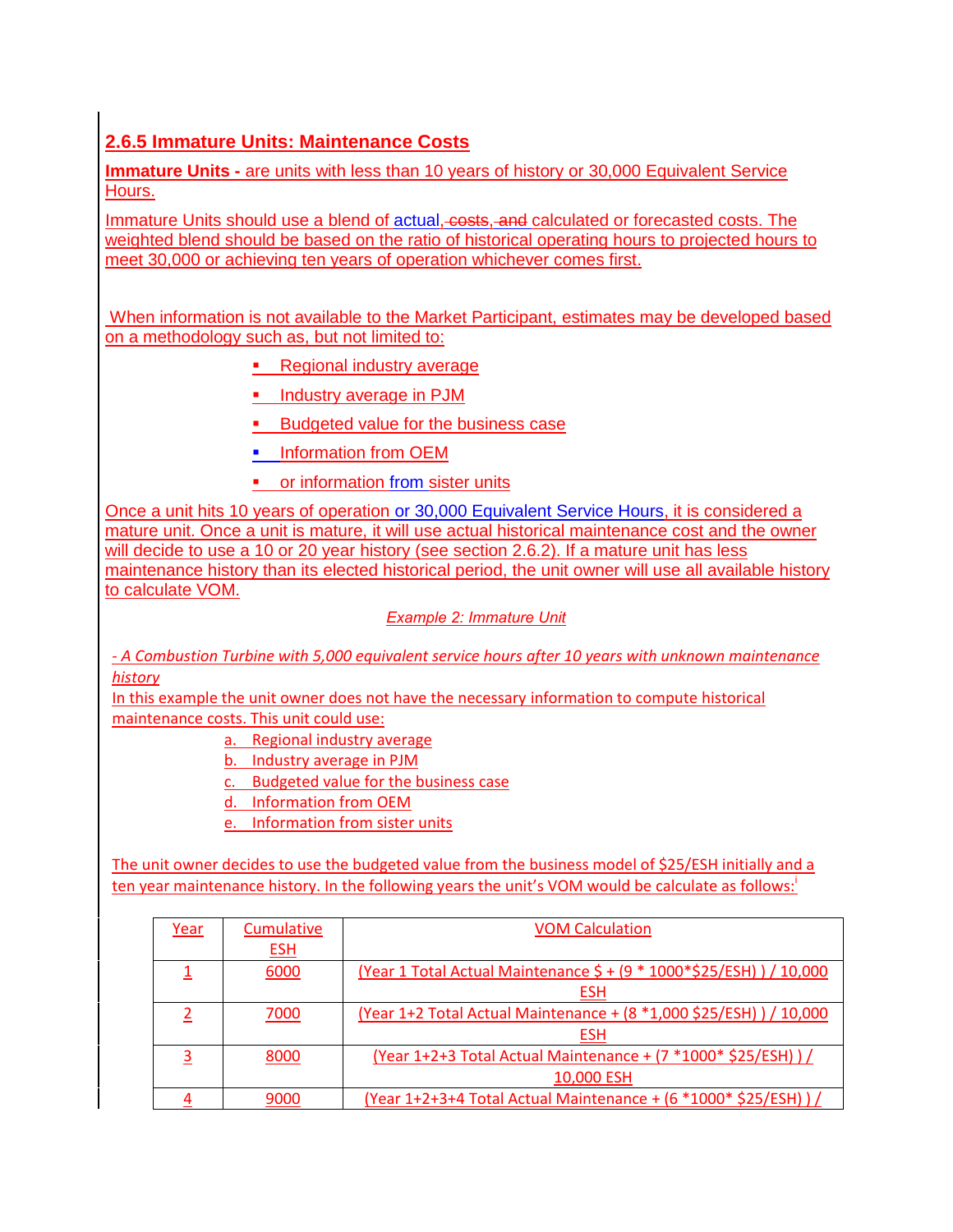|                |       | 10,000 ESH                                                          |
|----------------|-------|---------------------------------------------------------------------|
| $\overline{5}$ | 10000 | (Year 1+2+3+4+5 Total Actual Maintenance + (5 *1000* \$25/ESH) ) /  |
|                |       | 10,000 ESH                                                          |
| 6              | 11000 | (Year 1+2+3+4+5+6 Total Actual Maintenance + (4 * 1000 * \$25/ESH)) |
|                |       | / 10,000 ESH                                                        |
| 7              | 12000 | $Year 1+2+3+4+5+6+7$ Total Actual Maintenance + $(3 *$              |
|                |       | 1000*\$25/ESH) ) / 10,000 ESH                                       |
| 8              | 13000 | (Year 1+2+3+4+5+6+7+8 Total Actual Maintenance + $(2 *$             |
|                |       | 1000*\$25/ESH) ) / 10,000 ESH                                       |
| <u>و</u>       | 14000 | <u> (Year 1+2+3+4+5+6+7+8+9 Total Actual Maintenance + (1 *</u>     |
|                |       | 1000*\$25/ESH) ) / 10,000 ESH                                       |
| <u>10</u>      | 15000 | (Year 1+2+3+4+5+6+7+8+9+10 Total Actual Maintenance) / 10,000       |
|                |       | Unit is now Mature                                                  |

## **4.6 Maintenance Cost**

**Note:** The information in Section 2.6 contains basic Maintenance Cost information relevant for all unit types. The following information only pertains to fossil steam units.

**Fossil Steam - Maintenance Adder** - is the dollars per unit of fuel (or heat) as derived from FERC Accounts 512 and 513 for fossil steam units.

> **Notes:** Total Maintenance Dollars (TMD) plus (+) Total Start Maintenance Dollars (TSD) cannot exceed Total Dollars in FERC Accounts 512 and 513.

Units with less than 7 years of history are considered immature. Such units can be assigned their calculated Maintenance Adder and/or Start Cost Maintenance Adder, or a forecast values, subject to evaluation pursuant to the Cost and Methodology Approval Process.

Calculate total Maintenance Dollars for 2011, this example assumes a maintenance period of 10 years; please see section 2.6.3 for further explanation of Maintenance Periods.

Total Configuration Addition Maintenance Dollars =

$$
\left(\text{Incremental (FERC 512 + 513 - Start Cost FERC 512 + 513)}_{2010} * \frac{\text{Escalation Index}_{2011}}{\text{Escalation Index}_{2010}}\right) +
$$
\n
$$
\left(\text{Incremental (FERC 512 + 513 - Start Cost FERC 512 + 513)}_{2009} * \frac{\text{Escalation Index}_{2011}}{\text{Escalation Index}_{2009}}\right) +
$$
\n
$$
\left(\text{Incremental (FERC 512 + 513 - Start Cost FERC 512 + 513)}_{2008} * \frac{\text{Escalation Index}_{2011}}{\text{Escalation Index}_{2008}}\right) + \dots +
$$
\n
$$
\left(\text{Incremental (FERC 512 + 513 - Start Cost FERC 512 + 513)}_{2000} * \frac{\text{Escalation Index}_{2011}}{\text{Escalation Index}_{2000}}\right)
$$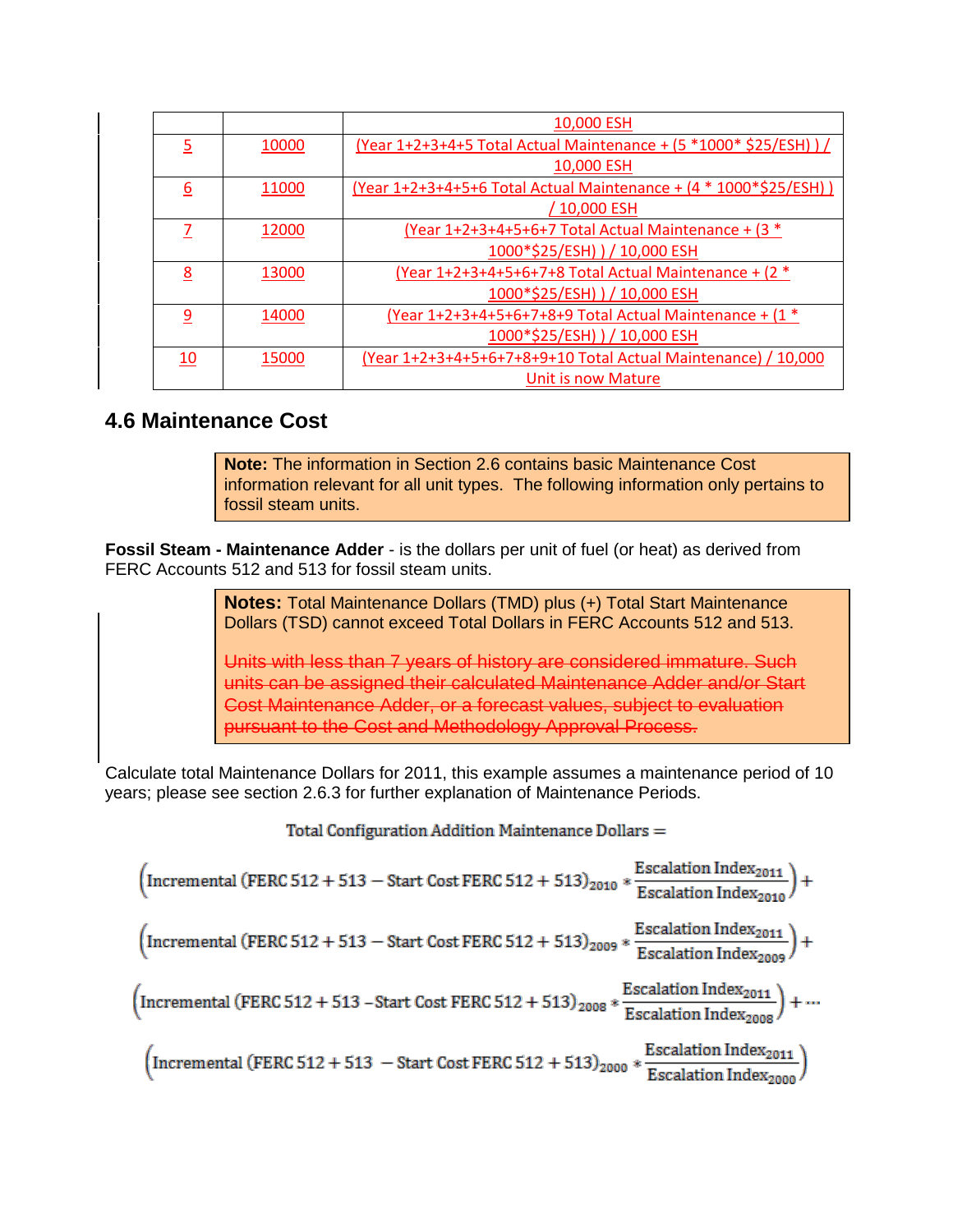Calculate total fuel burned (heat input in MBtu) for the maintenance period.

Total Fuel =  $Fuel<sub>2010</sub> + Fuel<sub>2009</sub> + Fuel<sub>2008</sub> + 00Fuel<sub>2000</sub>$ 

These allow for the calculation of the maintenance adder:

$$
\text{Maintenance Adder}_{2011} (\$/MBTU) = \frac{\text{Total Maintenance Dollars}}{\text{Total Fuel}}
$$

*Exhibit 9: Fossil Steam Unit's Sample Formula of Maintenance Adder* 

To Calculate the Start Maintenance Adder, Calculate the total Start Maintenance Cost. Please note the expenses in the maintenance adder and the expenses in the start maintenance adder are mutually exclusive.

#### Total Start Maintenance Cost =

$$
\left(\left(\text{Start Cost FERC 512 + 513}\right)_{2010} * \frac{\text{Escalation Index}_{2011}}{\text{Escalation Index}_{2010}}\right) + \left(\left(\text{Start Cost FERC 512 + 513}\right)_{2009} * \frac{\text{Escalation Index}_{2011}}{\text{Escalation Index}_{2009}}\right) + \left(\left(\text{Start Cost FERC 512 + 513}\right)_{2008} * \frac{\text{Escalation Index}_{2011}}{\text{Escalation Index}_{2008}}\right) + \dots + \left(\left(\text{Start Cost FERC 512 + 513}\right)_{2000} * \frac{\text{Escalation Index}_{2011}}{\text{Escalation Index}_{2000}}\right)
$$

This formula calculates the total number of starts:

Total Starts =  $Starts_{2010} + Starts_{2009} + Starts_{2008} + \cdots + Starts_{2000}$ 

These allow for the calculation of the start maintenance adder:

Start Maintenance Adder (
$$
\$/Start
$$
) =  $\frac{\text{Total Start Maintenance Cost}}{\text{Total starts}}$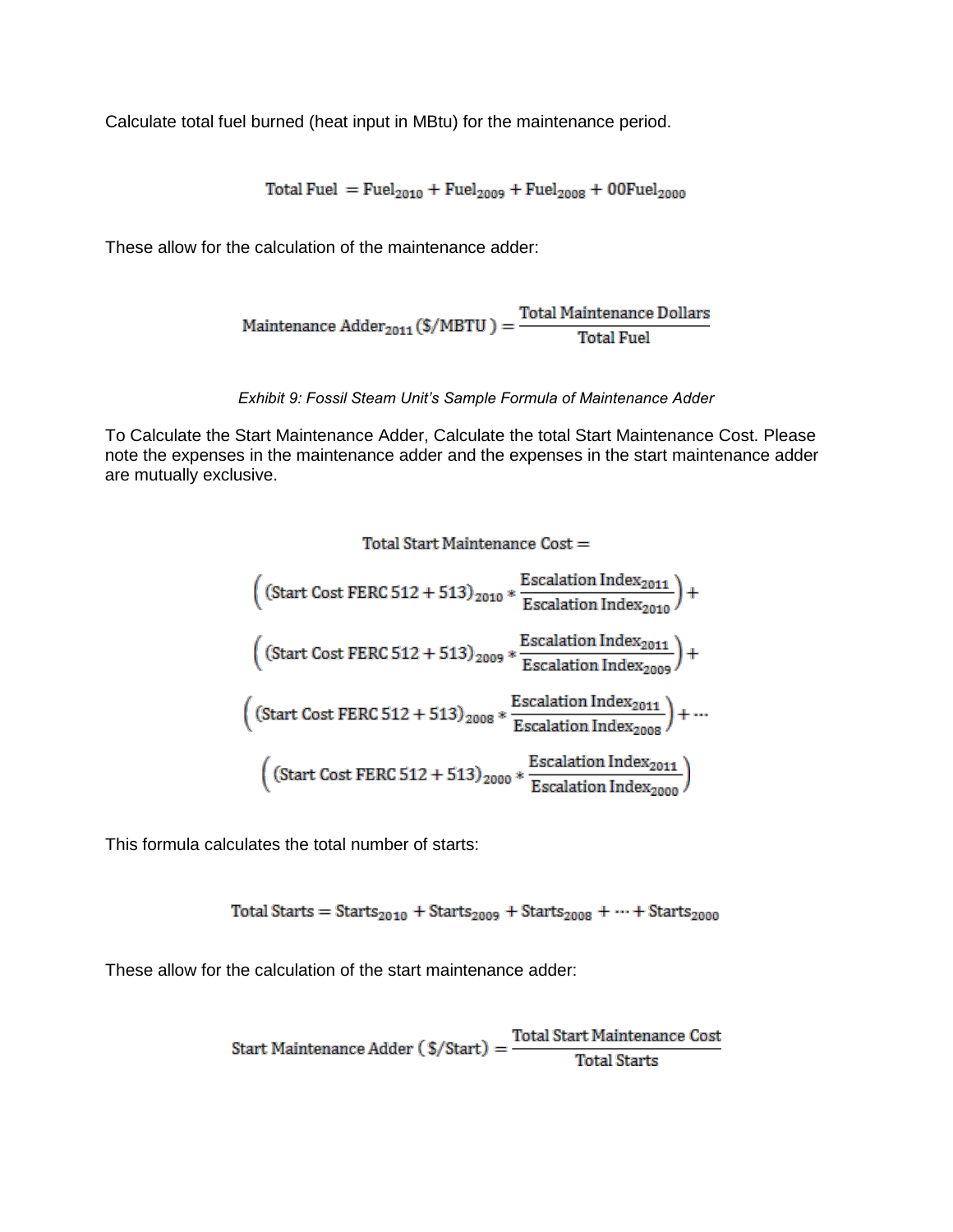### **5.6.3 Equivalent service hours (ESH)**

The estimated hours the unit will run based on history:

Equivalent Service Hours =

(Cyclic Starting Factor \* Number of Starts) + Total Operating Hours at any load level

+ (Cyclic Peaking Factor \* Number of Hours above Base load temperature limit)

Where:

Cyclic starting factor  $= 5.0$  for aircraft - type CTs and 10.0 for industrial - type CTs

For example, the incremental maintenance charged to one start on an industrial - type CT is equivalent to the incremental maintenance attributable to ten hours of base load operation.

Cyclic peaking factor  $= 3.0$  for all CTs

This means that the additional incremental maintenance charged to the incremental energy between base and peak loads is equivalent to the incremental maintenance attributable to three hours of base load operation.

> **Note:** Units with less than seven years of history are considered immature. Such units can be assigned either their calculated Equivalent Hourly Maintenance Cost, or a forecast value, subject to evaluation pursuant to the Cost and Methodology Approval Process.

If any unit in a block is at least seven years old, then all like units on the block may be considered mature.

## **6.6.3 Equivalent service hours (ESH)**

The estimated hours the unit will run based on history.

Equivalent Service Hours =

(Cyclic Starting Factor \* Number of Starts) + Total Operating Hours at any load level

+ (Cyclic Peaking Factor \* Number of Hours above Base load temperature limit)

Where:

Cyclic starting factor  $= 5.0$  for aircraft - type CTs and cyclic starting factor= 10.0 for industrial type CTs

For example, the incremental maintenance charged to one start on an industrial - type CT is equivalent to the incremental maintenance attributable to ten hours of base load operation.

Cyclic peaking factor  $= 3.0$  for all CTs